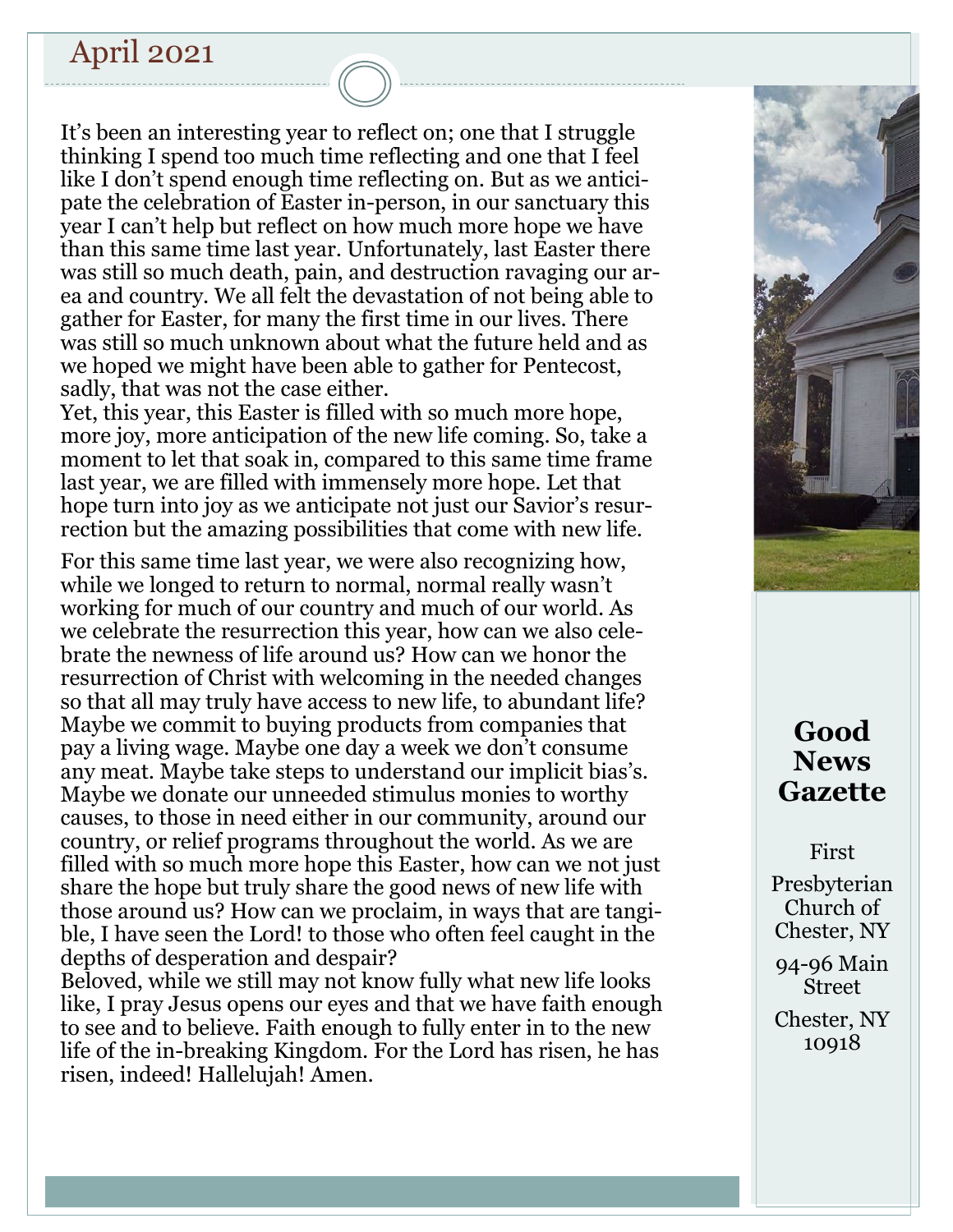

# **Second Offering**

Our second offering for Sunday, April 18th will be for the Capital Campaign.

# **Needed: Clerk of Session**

Session is in need of someone who would be willing to serve as Clerk of Session. Anyone who has been ordained a ruling elder is able to fill this role. Please prayerfully consider serving in this way as we only have a temporary Clerk & Session/the church cannot continue in this way for very long. If you are willing to fulfill even just part of this role or share it with another elder, it would be greatly appreciated. Thank you.

# **Congregational Conversations**

As was shared this past Sunday, Session is seeking to have a small committee formed to help determine and navigate congregational conversations. We are looking for a few congregation members to pair with about 2 Session members to work together to determine a plan for these conversations to take place starting after Easter. So far we have 3 congregation members who have volunteered, others are welcome, too. Please see Pastor Erin or a member of Session if you are interested in help with this work. It is not a big time commitment. The committee will meet to determine the conversations, once about half way through the conversations, and then again once all the conversations are complete. We hope to have the committee formed by the week of the 12th.

### **Book Study—New Book Alert**

Our Book Group will be starting a new book by the end of April! We are so excited to have finished our first book together and have already picked our second book, "Consider the Birds" by Debbie Blue. Here is a bit about the book from Debbie's website: "From biblical times to today, people have found meaning and significance in the actions and symbolism of birds. We admire their mystery and manners, their strength and fragility, their beauty and their ugliness—and perhaps compare these very characteristics to our own lives in the process. From the well-known image of the dove to the birds that gorge on the flesh of the defeated "beast" in Revelation, birds play a dynamic part in Scripture. They bring bread to the prophets. They are food for the wanderers. As sacrifices, they are the currency of mercy. They also challenge, offend, devour, and fight. Highlighting 10 birds throughout Scripture, author Debbie Blue explores their significance in both familiar and unfamiliar biblical stories and illustrates how and why they have represented humanity across culture, Christian tradition, art, and contemporary psyche. With these (usually) minor characters at the forefront of human imaginations, poignant life lessons illuminate such qualities as desire and gratitude, power and vulnerability, insignificance and importance—and provide us with profound lessons about humanity, faith, and God's mysterious grace."

Please consider joining us. We meet usually Tuesday or Wednesday evenings at 7pm. If you are interested, please see Pastor Erin.

# **Recycling, currently collecting: NEWLY UPDATED**

-Vitamin and supplement packaging, Personal care and foot care packaging, and throat and nasal care packaging (blister packs, tubes, bottles, caps, lids, cans, boxes) and Infant formula and child nutrition packaging (tubs, bottles, caps, lids, cans, boxes)

-Any old cell phone cases or Popsocket brand products —-disposable razors and its packaging

—-empty writing instruments, glue sticks, watercolor dispensers, paint sets, and flexible packaging.

-empty toothpaste tubes, mouthwash, old (clean) toothbrushes, empty floss containers, soap packaging, empty deodorant containers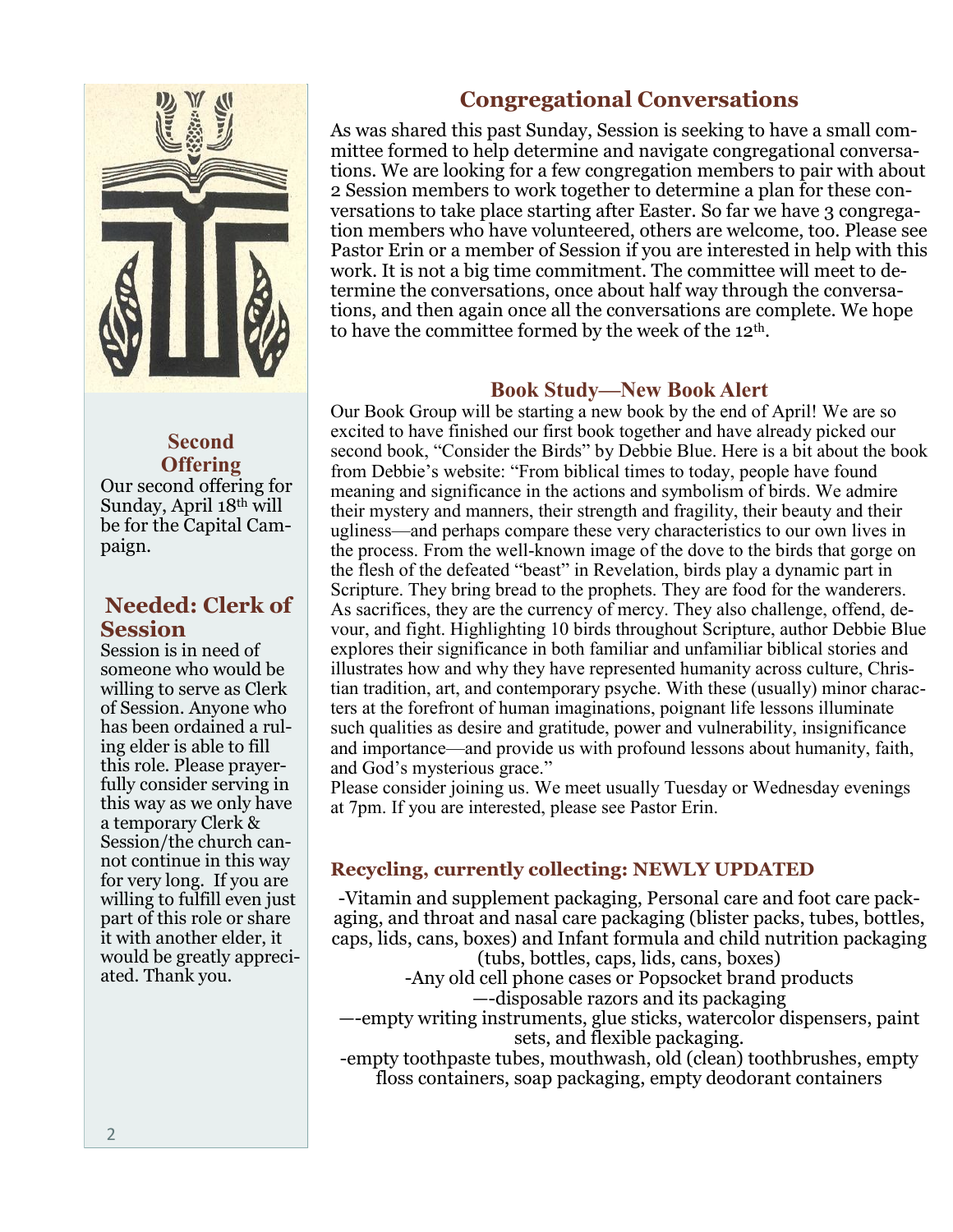## **Crafters Corner**

We are collecting some supplies: **Pallets Light bulbs Flower pots Old picture frames Old flatware Tea cups Old spools of thread Rulers or yardsticks wood cuts – small and medium Wood scraps (nothing too small, please) Tin cans (no sharp edges please) Old candles Neck ties slate old jeans wine glasses, other glasses (needs to have smooth sides, no etching or design) old wood cutting boards Old bicycles/bicycle parts keys - old house keys, car keys, etc... (preferably no plastic on them) Metal bottle caps old cabinets sweaters**

Crafters are working on projects both in person and at home. If you'd like to help, there is plenty to do! We are currently seeking help with the following (which can all be done at home):

- Cutting corks in half
- Removing labels from wine bottles
- Making no-sew fleece blankets (a pattern and instructions will be given, just need to be able to cut!)
- Painting corks
- Some small crochet crafts
- Help cleaning so old barn wood

If you are able/willing to help with any of these please see Pastor Erin or Betty Ann Reilly.

#### **Bottles and Cans**

Bring your bottles and cans for us to redeem and help support our mission and ministry! They can be dropped off at anytime by the side entrance to the sanctuary or by the barn door.

#### **Ruling Elders:**

Vicki Braidotti Ron Brooks Jerry Sutherland Gene Winters Janet Writer

#### **Deacons:**

Edna Babcock Jean Barrett-Helen Braidotti Joanne Brooks Catherine DeAngelis James Peterson— Moderator & treasurer

Church Office:

(845) 469-4877

E-mail:

info@chespresny.com

Website: www.chespresny.com

Facebook page: www.facebook.com/ chespresny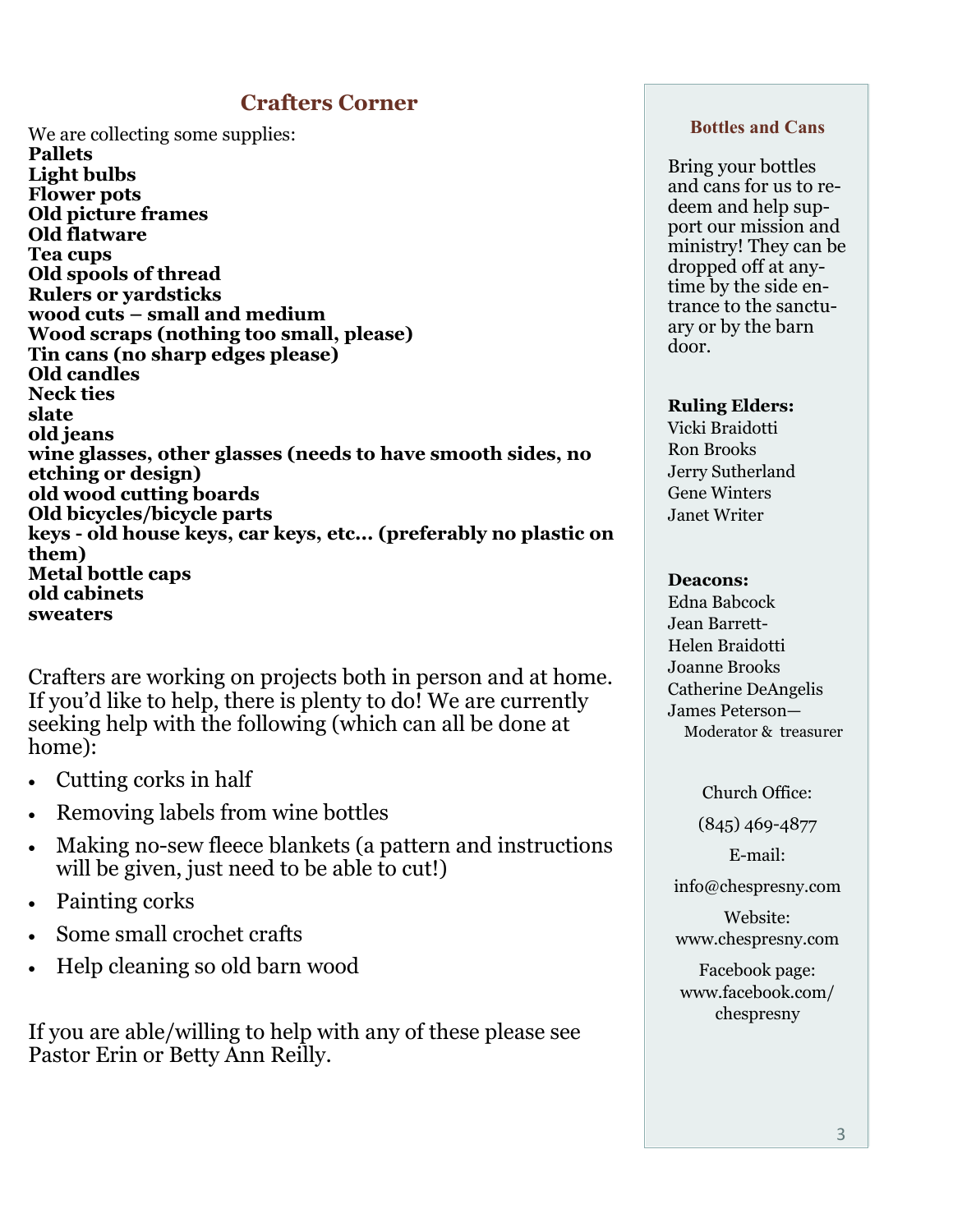

### **Shop with Scrip**

We have an opportunity for an easy fundraiser if we have one or two people willing to be "point person." Shop with Script is a similar program to our ShopRite Gift Card program, only it opens up the possibilities of over 100s of stores. Each store donates a certain percentage of each gift card sold through our organization back to our organization. For example, Amazon gives 2.25% back whereas CVS gives 6% back. Gift cards can be ordered online and emailed directly to you or ordered through a point person through the church and mailed out. This is minimal work, even for the point person or two, and could be a very easy fundraiser for our church if one or two people are able to help. Please see Pastor Erin if you are willing to be the point person.

# **Fundraising Plans**

Thank you to all who helped make our small business raffle such a success! We were able to raise \$1450 through this fundraiser effort as well as provide \$300 towards local businesses in our community! We will determine the time frame to do another raffle rotating in gift cards from other local businesses. Please share your thoughts about which ones and we'll consider how we can support them in the next raffle!

Thank you to all who helped make our soup fundraiser a success! We sold over 170 pints of soup/chili, exceeding our goal of 150! We are still awaiting receipts to determine our net total. So far our gross total is \$1100. Please note, this includes a few generous donations.

We are planning another Ziti Take-Out Dinner for April 24<sup>th</sup>. Please see the sign up sheet on the back table in the sanctuary or contact Pastor Erin [\(erinmoore@chespresny.com](mailto:erinmoore@chespresny.com) or 845-469-4977) if you are able to help.

Future hoped for events:

June 12<sup>th</sup> (save the date) – Chicken BBQ tied to village-wide yard sale and we would hold a yard sale, too. Please see the sign up sheet on the back table in the sanctuary so we can determine we have enough help to do both.

A Fall Craft Fair and possible chicken BBQ, November dinner, and small Christmas Bazaar

We'd love to hear other ideas/suggestions! Please share your thoughts! You can pass them along to Pastor Erin, a Session member, or leave a note in the collection plate.

### **Looking Ahead**

### **April 1 – Maundy Thursday Service 7pm**

**April 4 – Easter Sunday, Sonrise 7am, traditional 10am**

**April 5 – No Bible Study**

**April 12 –Bible Study 10am** 

**April 13 – Buildings and Grounds 7pm tentative**

**April 14 – Crafters meeting at 3pm; Book Study 7pm**

**April 18 – Session meeting following worship**

**April 19 – Bible Study 10am; Tentative food pantry truck**

**April 22 – Food Pantry Distribution 4-7pm**

**April 26 – Bible Study 10am**

Pastor Erin will be away April 5-11<sup>th</sup>. If there is a pastoral emergency, please contact one of the elders.

If you have an article or announcement you would like to have in the next newsletter, please have it into the church office by April 19th.